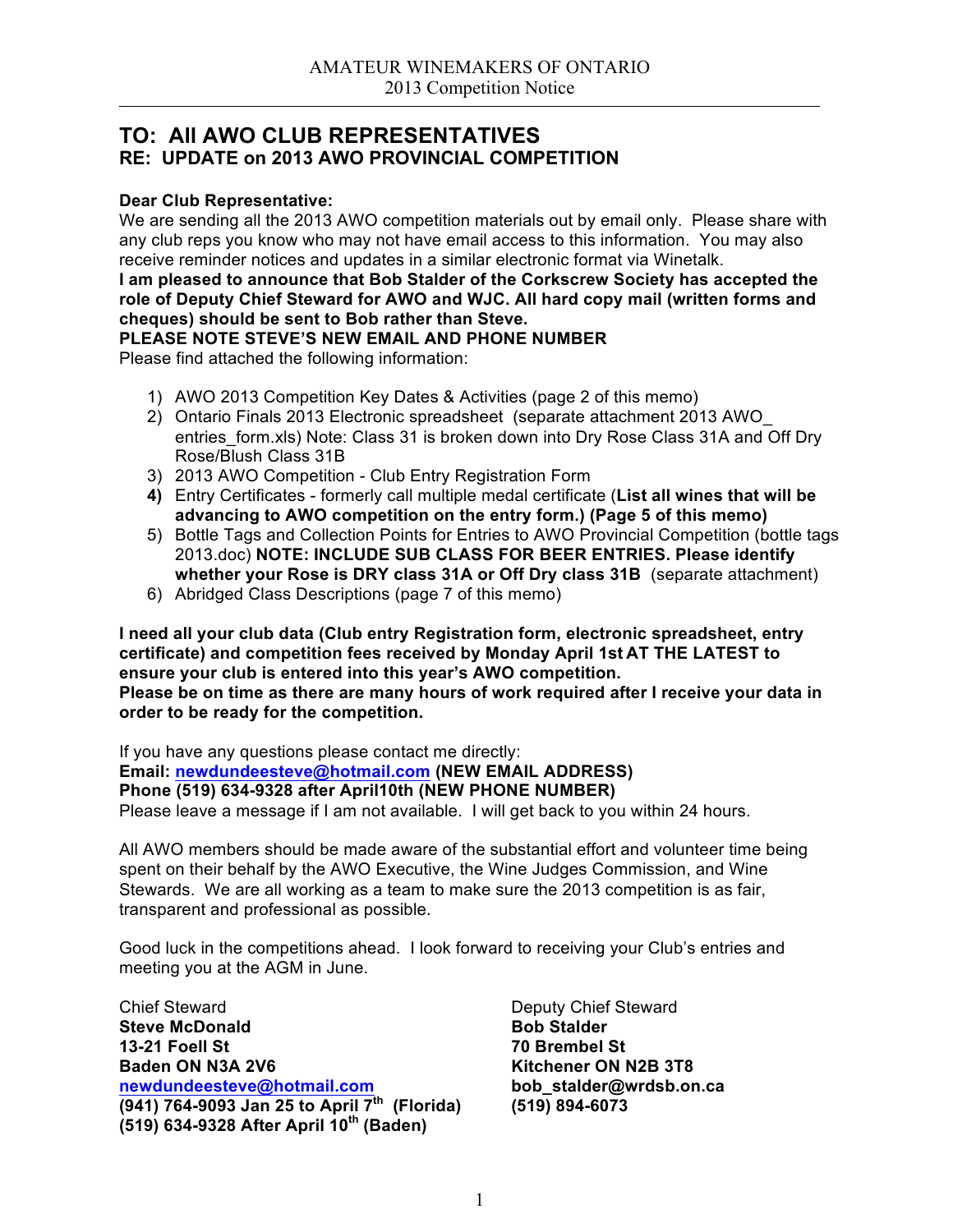# **1) 2013 AWO Competition Key Dates and Activities**

**The following are the drop dead dates for 1) entry registration; 2) bottle collection; and 3) entry arrival at Brock University. Please do not miss these dates.**

| <b>Key Dates</b>                | <b>Activities</b>                                                                                                 |
|---------------------------------|-------------------------------------------------------------------------------------------------------------------|
| March 24, 2013                  | Last Date for Club judging for the 2013 competition                                                               |
| April 1, 2013                   | Last Date for Club data, entry registration and fees for AWO<br>2013 competition received by Deputy Chief Steward |
| April 24 to May 2 <sup>nd</sup> | Bottle Drop-off dates (late entries will not be collected or<br>judged)                                           |
| May $3$                         | 3:30 PM at Brock University is cut off date for registered<br>entries to arrive for judging.                      |
| May 3-5, 2013<br>June 8, 2013   | AWO Provincial Competition Weekend - Brock University<br>AWO Annual General Meeting - Medal Presentations         |

## **2) COMPLETE ONTARIO FINALS ELECTRONIC ENTRY FORM**

I have provided an Excel spreadsheet entry form:

## 2013 AWO\_entries\_form.xls

It must be filled in electronically and submitted to the Chief Steward (newdundeesteve@hotmail.com) by April 1 to ensure your Club's entries are included in the provincial competition**.**

### **IF YOU ARE HAVING TROUBLE - CALL ME TO DISCUSS RIGHT AWAY! All late entries and/or unregistered entries will be disqualified from the provincial competition as per the dates provided above.**

**Class:** The Ontario Final Entry form (2013 AW0\_entries\_form.xls) provides a number and lists all the classes in the correct sequence in rows A and B of the spreadsheet.Abridged Class Descriptions are provided at the end of this letter. For a full description of the Class, consult the AWO website as noted above. Fill in the appropriate row that corresponds to the entry going forward from your Club to the Provincial competition. Multiple entries are added as a new row inserted after the row provided in the spreadsheet.

**Concentrate Kit 100% Yes / No:** If a table wine entry was made entirely (100%) from a Concentrate / Commercial Kit type "Yes" in this column to qualify the entry for the Best Red or White wine from a Commercial Concentrate Kit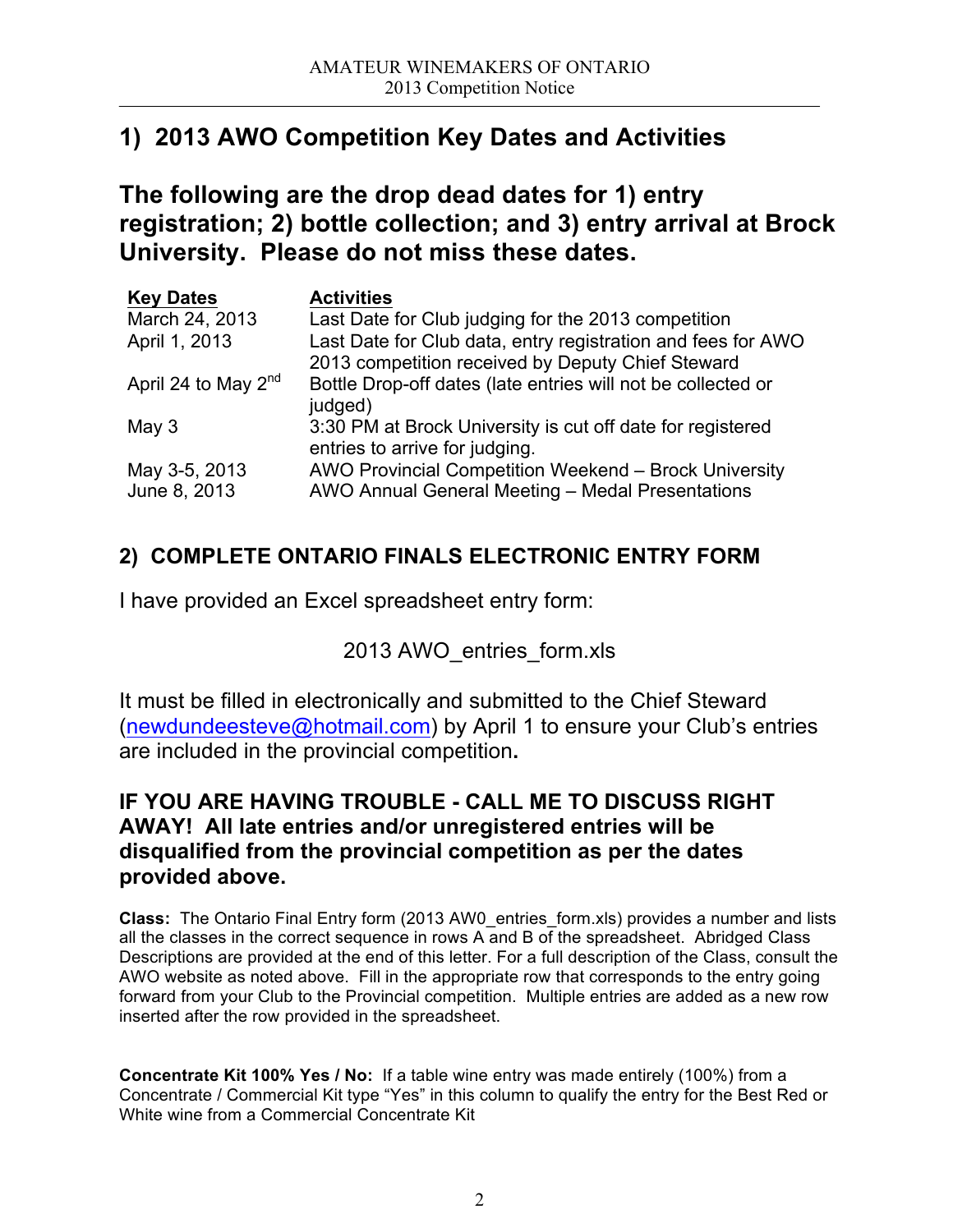**Medal:** List the medal awarded by the Judge at the Club Competition, if one was awarded.

**Makers Name:** First and Last Name of AWO Club member who made the entry. Please ensure spelling and upper and lower case is used. Errors in spelling or case will result in medals also being incorrect.

**Ingredients List:** List from most to least up to four ingredients in the entry spreadsheet.

**Please note change in procedure**

**Please complete the attached Spreadsheet (2013 AWO\_entries\_form.XLS) immediately following your club competition and email / submit it to Chief Steward Steve McDonald at newdundeesteve@hotmail.com.**

*Mail hard copy of club registration form, entry certificate along with your cheque for the Provincial competition to Deputy Chief Steward Bob Stalder 70 Brembel St Kitchener ON N2B 3T8*

**NOTE: that the ROSE class 31 is now broken down into 2 subclasses to make it easier to judge. Dry Rose will be class 31A and Off Dry Rose/Blush will be class 31B. You are only allowed to enter 1 bottle in class 31.**

**Entry Registration Form, Excel spreadsheet and Entry Fees not received by the Deputy Chief Steward by midnight April 1 will disqualify the club's entries.**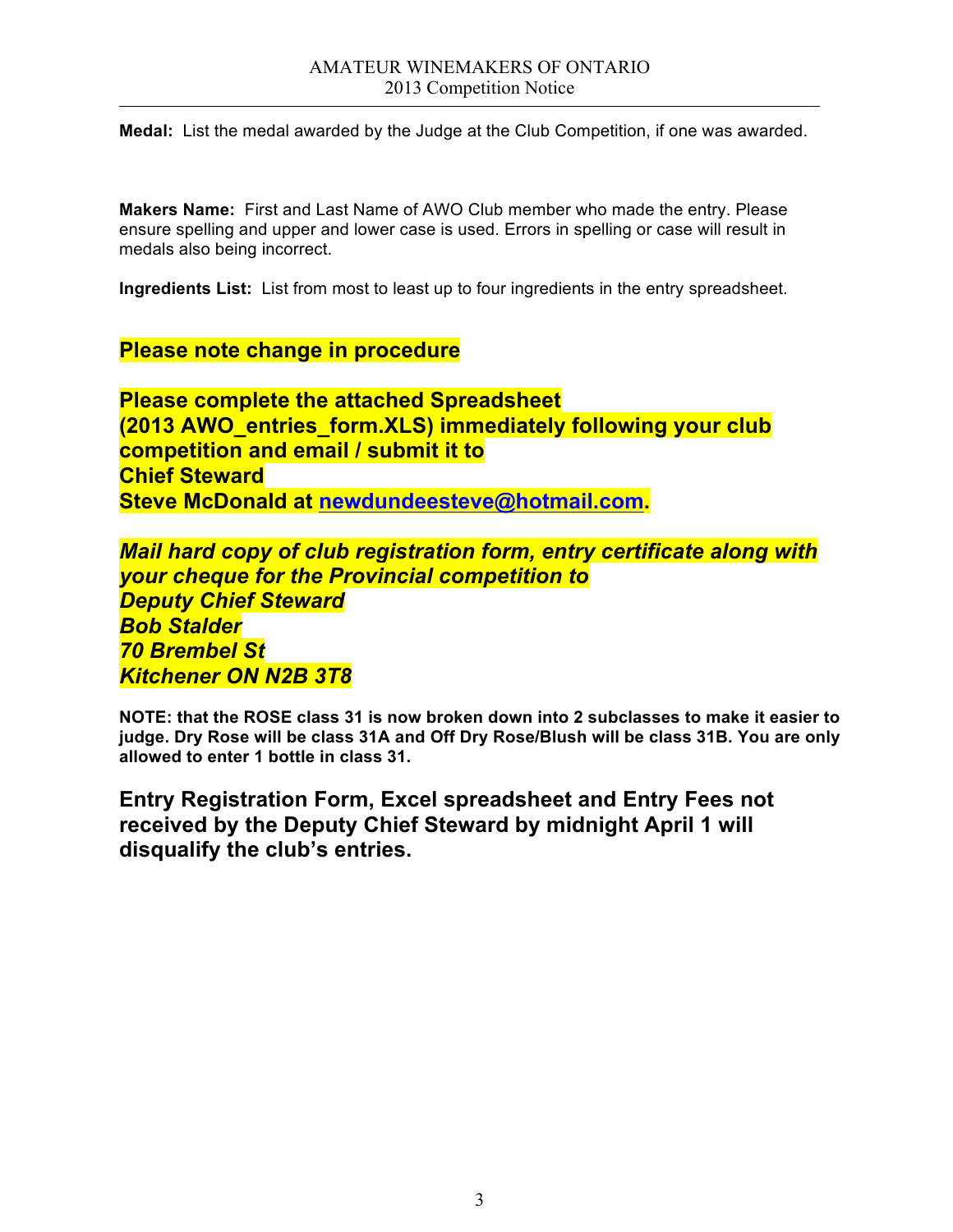### **3) 2013 AWO COMPETITION - CLUB ENTRY REGISTRATION FORM**

The 2013 Club Entry Registration Form, the Multiple Medal Entry Certificate and payment for judging must be mailed in hard copy to the Chief Steward at the Address provided on the bottom of this form.

**Entry Registration Forms, Excel spreadsheet and fees not received by the Chief Steward by midnight on Sunday April 1 will disqualify the club's entries.** 

Please complete this form immediately on completing your club competition.

**Please make cheque out to "***WINE JUDGES OF CANADA***".** 

**CLUB NAME :** 

**Confirm Club Competition payment: Yes – Cheque given to Judges No - (included with the provincial fee)**

|                  | <b>Club Cost for Provincial Judging</b> | <b>Calculations</b>  |
|------------------|-----------------------------------------|----------------------|
| 1.               | Total # Entries for Ontario Finals      | #                    |
|                  | (including multiple entries)            |                      |
| $\overline{2}$ . | Total Cost of Club Entries for judging  | $X $15.00$ per entry |
|                  | at Provincial finals                    |                      |
| . 3              | <b>TOTAL COST FOR PROVINCIAL</b>        | S                    |
|                  | <b>JUDGING</b>                          |                      |

**How will the Club's entries be submitted to the Provincial competition?**

- **1) Delivery to \_\_\_\_\_\_\_\_\_\_\_\_\_\_\_\_\_\_ bottle collection point, or,**
- **2) Delivery to Brock by \_\_\_\_\_\_\_\_\_\_\_\_\_\_\_\_\_\_\_\_\_\_(person).**

### **Instructions for Provincial Entry Registration:**

- 1. Complete the Club Cost for Judging Entry Form to determine the Total Cost for Provincial Judging on Line 3;
- **2. Prepare a cheque to cover the total listed in Row 3 made payable to "Wine Judges of Canada";**
- **3. Include cheque and the completed "Entry Certificate" signed by judges**
- *4. Mail to Bob Stalder, Deputy Chief Steward,70 Brembel St Kitchener ON N2B 3T8 Mail as soon as possible to ensure receipt no later than April 1, 2013*
- *5.* Prepare Club entries for provincial competition with appropriate bottle tags, pack them carefully in sturdy wine boxes, and get them to your nearest bottle collection location in good time. (before May  $2^{nd}$ )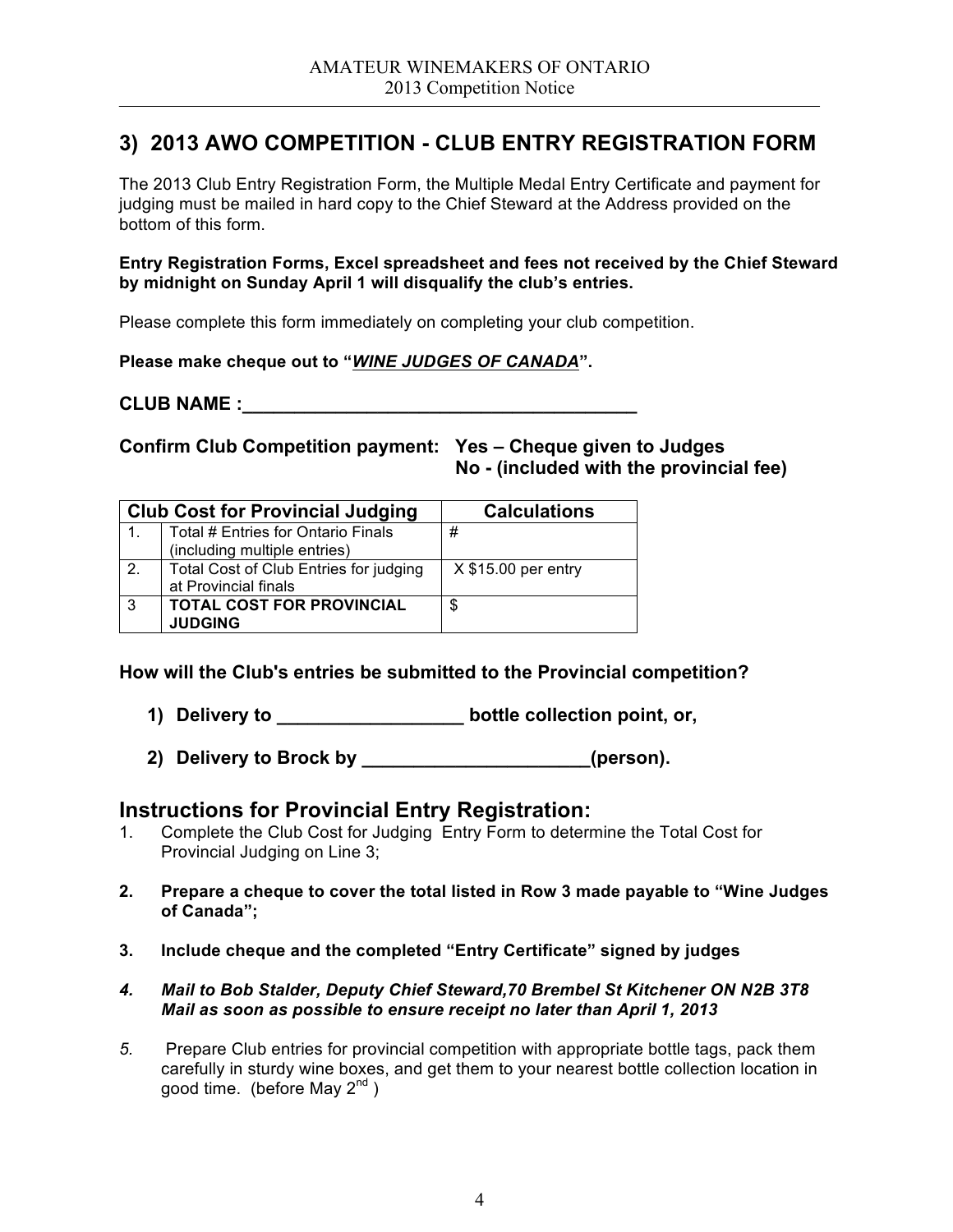# **4) AWO 2013 COMPETITION -ENTRY CERTIFICATE**

The following wines have been awarded GOLD or SILVER medals in Club Competition adjudicated by certified members of the Wine Judges of Canada. **All entries in each class should be registered on the official spreadsheet and also listed on this certificate.** This form must accompany the hard copy of your club registration and fee payment.

**CLUB NAME: \_\_\_\_\_\_\_\_\_\_\_\_\_\_\_\_\_\_\_\_\_\_\_\_\_\_\_\_\_\_\_\_\_\_\_\_\_\_\_\_\_**

| <b>CLASS</b> | <b>MEDAL</b> | <b>WINEMAKER</b> | <b>JUDGE<br/>SIGNATURE</b> |
|--------------|--------------|------------------|----------------------------|
|              |              |                  |                            |
|              |              |                  |                            |
|              |              |                  |                            |
|              |              |                  |                            |
|              |              |                  |                            |
|              |              |                  |                            |
|              |              |                  |                            |
|              |              |                  |                            |
|              |              |                  |                            |
|              |              |                  |                            |
|              |              |                  |                            |
|              |              |                  |                            |
|              |              |                  |                            |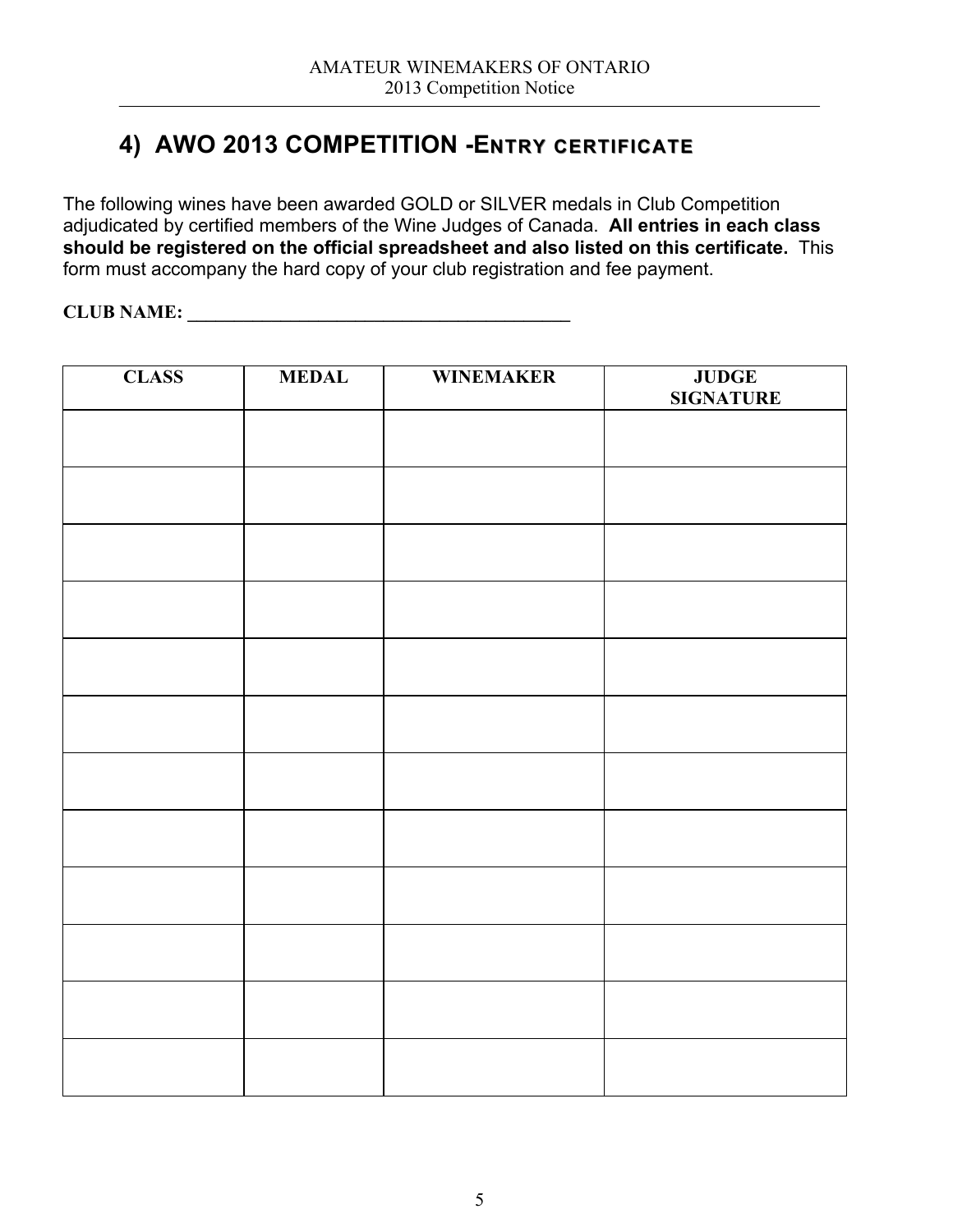# **5) Bottle Tags**

**2013 Bottle Tags:** Note that all entries must also include the appropriate bottle tag showing the class and class number, the Club name, winemakers name and contact phone and email address. **Each bottle tag must be signed by the maker. NOTE: FOR BEER ALSO ENTER THE SUB CLASS AS FOUND IN THE 2013 COMPETITION CLASS DESCRIPTIONS.**

The 2013 Bottle Tags are provided as a separate file (2013 Bottle Tags.doc) for you to print out and use to tag all Club entries going forward to the 2013 AWO Provincial Competition. **Note: Please use the bottle tags with the preprinted class name and number for all entries, rather than the old multiple entry bottle tag. This will save you time and energy. You can reprint that specific page as many times as necessary to get the number of entry tags you need. You must fill them in correctly to ensure a correct judging takes place.**

# **6) Collection Points for Entries**

**Entry Collection Locations:** Collection Points are listed below at key locations across Southern Ontario, including Ottawa, Toronto, Peterborough, Scarborough, Aurora, Hamilton, Jordan Station, Kitchener, and London. **Collection dates are between Wed. April 24 and Thur. May 2.** Call in advance to confirm time and location. **It is the Club's responsibility to ensure that their entries are properly submitted to the appropriate Entry Collection location. Please convey that information to the Chief Steward. If you make other arrangements YOU must ensure the registered entry's safe arrival to the Competition at Brock University.**  Entries should be packed in sturdy wine boxes, wrapped with proper dividers and lids.

**Any registered entry not received at Brock University by 3:30 PM on Friday May 3rd will be disqualified from the 2013 AWO Provincial Competition.**

| LU IU DULLIU LIILI J UUIIUULIUII LUUULIUIIU |                          |                  |              |                     |
|---------------------------------------------|--------------------------|------------------|--------------|---------------------|
| <b>Region</b>                               | <b>Name</b>              | <b>Address</b>   | <b>Phone</b> | <b>Instructions</b> |
| Ottawa                                      | Merv Quast               | 37 Cremona Cres. | 613 225-7672 | Call first to make  |
|                                             |                          | Napeon           |              | arrangements        |
| Peterborough                                | <b>Burton McClelland</b> | 829 Hewitt Dr    | 705 740-1709 | Call first to make  |
|                                             |                          | Peterborough     |              | arrangements        |
| Whitby                                      | Joe Dale                 | 141 Hazelwood    | 905 728-0201 | Call first to make  |
|                                             |                          | <b>Drive</b>     |              | arrangements        |
| Toronto                                     | <b>Steve Gunning</b>     | 49 Sixteen St    | 647 435-4855 | Call first to make  |
|                                             |                          | Etobicoke        |              | arrangements        |
| Hamilton                                    | <b>Bob Gibbon</b>        | 342 Caledon Ave  | 905 387 1993 | Call first to make  |
|                                             |                          | Hamilton         |              | arrangements        |
| Vineland                                    | Dan Stevenson            | 3120 High Road   | 905 562 5894 | Call first to make  |
|                                             |                          |                  |              | arrangements        |
| Kitchener                                   | Don Panagapka            | 76 Ahrens St.    | 519 742 1233 | Call first to make  |
|                                             |                          | West             |              | arrangements        |
| London                                      | <b>Claire Boulley</b>    | 365 Griffith St. | 519 657-3987 | Call first to make  |
|                                             |                          | London           |              | arrangements        |

## **2013 Bottle Entry Collection Locations**